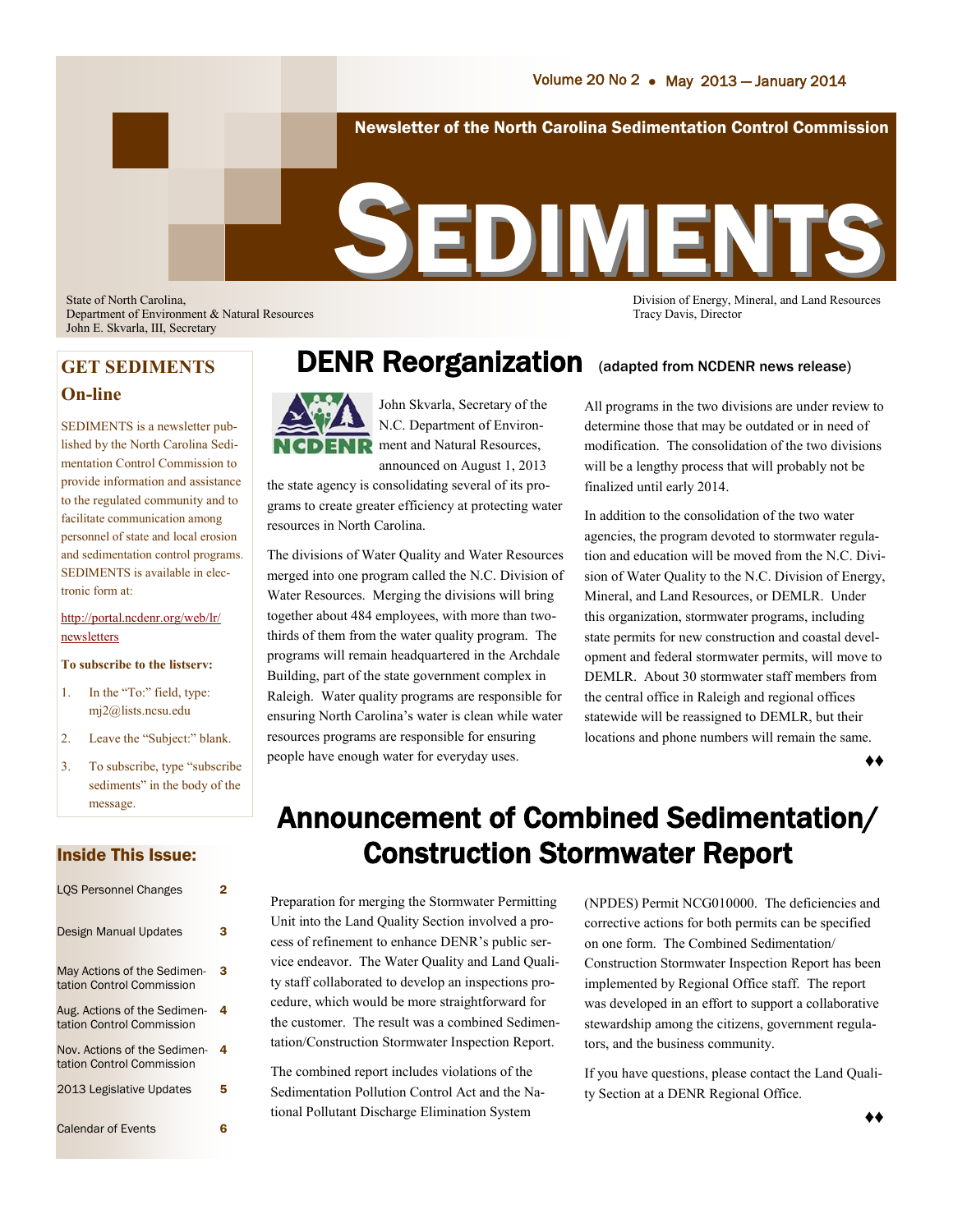**SEDIMENTS** 



Mell Nevils socializing with colleagues, during his retirement celebration.

## Mell Nevils Retired

Francis "Mell" Nevils came to the Land Quality Section around 1989 where he worked as the State Sediment Specialist for two years. He was later promoted to the Land Quality Section Chief, and served that role until his retirement on June 30, 2013.

Mell completed 24 years of distinguished service to the North Carolina Department of Environment and Natural Resources. He worked tirelessly throughout his career to protect and conserve the State's natural resources for this and future generations.

Mell provided exemplary leadership throughout his

tenure with the Department of Environment and Natural Resources . He fulfilled his most recent role as Land Quality Section Chief of the Division of Energy, Mineral, and Land Resources with the highest level of professional expertise and competence.

Mell has been a driving force in creating new standards, promoting interagency cooperation, enhancing erosion and sedimentation control education, and encouraging communication at all levels of the Land Quality Section. He was awarded the Order of the Long Leaf Pine by Governor McCrory.

♦♦



## Land Quality Section Personnel Changes

Mell Nevils, Land Quality Section Chief, retired June 30, 2013.

Charles Koontz, Assistant Regional Engineer in the Asheville Regional Office, retired July 31, 2013.

Ashley Rodgers, PE formerly an Assistant Mining Specialist in the Raleigh Central Office is now an

Assistant Regional Engineer in the Raleigh Regional Office.

Gray Hauser, State Sediment Specialist, retires January 31, 2014.

♦♦



Quality Section, Winston-Salem Regional Office in November, 1989 as an Environmental Technician V. Following course work at NC A&T State University in engineering, he was certified by examination as an Engineering Intern in 1999, and was promoted to Assistant Regional Engineer the same year. He was licensed as a Professional Engineer in 2002. Gray was promoted to State Sedimentation Specialist in 2003. Major projects during the last 10 years include three sets of revisions to the Erosion and Sediment Control Planning and Design Manual, the Sediment Employee Handbook, and the IBEAM on-line data management system for the Sediment program. He retires in 2014 with 30 years of service.



Gray Hauser will retire from the Land Quality Section, effective January 31, 2014.

## Gray Hauser Retiring

Gray Hauser received a Bachelor of Science from N C State University in Wildlife Biology in 1979. He then received a Master of Science from Virginia Tech in Fisheries and Wildlife Science in 1982. Gray Hauser began work for the former Department of Natural Resources and Community Development in 1978 as a season naturalist at Cliffs of the Neuse State Park, where he worked for four summers. He became a permanent employee in 1984 with the Division of Environmental Management, Water Quality Section, Winston-Salem Regional Office. He was recognized by the Department for Outstanding Service in 1987. Following his time in Water Quality, he worked in the Elizabeth City District Office of the Division of Coastal Management in 1989. He joined the Land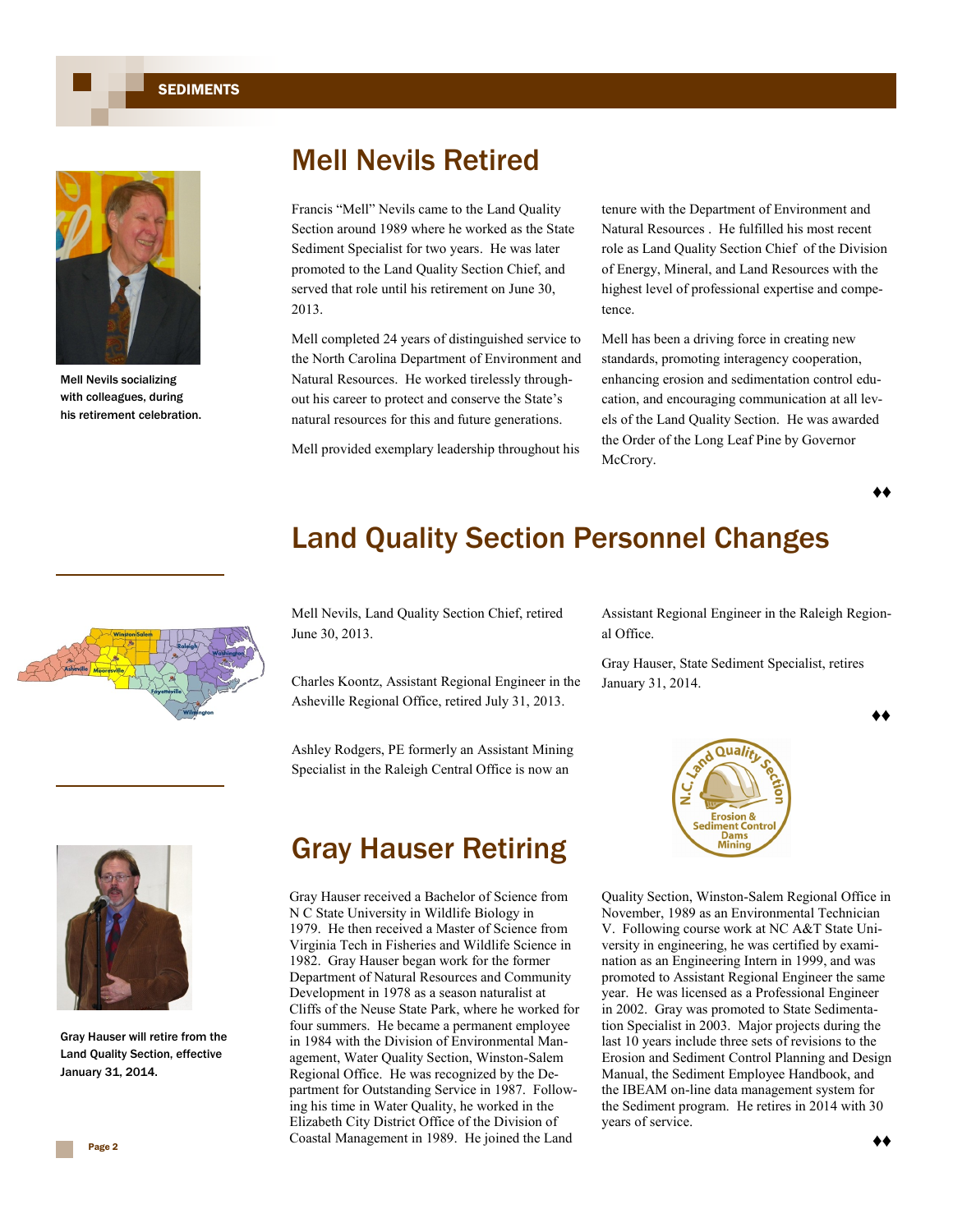## Announcement of Design Manual Updates

The Sedimentation Pollution Control Act of 1973 established a statewide program to control soil erosion and sedimentation. The Act sets basic performance standards backed by rules and regulations. The law and rules require land developers to prepare an erosion and sedimentation control plan, and employ appropriate measures to meet the performance standards.

The North Carolina Erosion and Sedimentation Control Planning and Design Manual was developed to satisfy educational requirements of the Act. The manual contains valuable information in the control of erosion and sedimentation from land-disturbing activities. It is intended to be used as a reference in the construction of erosion and sedimentation control measures and devices.

The manual was first introduced in 1988 and has proven to be a valuable tool in the implementation of erosion and sediment control plans. Over the course of time it has become necessary to make some revisions and additions to the manual. The latest revisions (May 2013) were developed to allow additional design options, and to comply with changes to permit requirements. Recent updates include the following practice standards:

| <b>NEW</b>                 | <b>REVISED</b> |
|----------------------------|----------------|
| 6.18 Compost Blankets      | 6.61 Sedim     |
| 6.24 Riparian Area Seeding | 6.62 Sedin     |
| 6.66 Compost Sock          | 6.64 Skimr     |
|                            | $6.65$ Porou   |

ediment Basin ediment Fence kimmer Sed. Basin 6.65 Porous Baffles 8.07 Sediment Basin Design

Please download the new and revised Practice Standards and Specifications for use in preparing erosion and sedimentation control plans: [http://portal.ncdenr.org/web/lr/erosion.](http://portal.ncdenr.org/web/lr/erosion) If you print paper copies, please insert the new pages at the appropriate locations in your *Design Manual* and remove the old pages that have been replaced.

If you have questions, please contact the Land Quality Section at a DENR Regional Office.

♦♦

## NC Sedimentation Control Commission: May Actions

At its meeting on May 16, 2013, the NC Sedimentation Control Commission (SCC) took the following actions:

## **Francis "Mell" Nevils Retirement**

The SCC passed a resolution and presented a certificate of appreciation to Mell Nevils for his many years of contributions. The SCC also congratulated him on his retirement.

## **Delegated Local Programs**

- Haywood County: Approved the continuation of Local Delegation.
- Henderson County: Approved the continuation of Local Delegation.
- Mecklenburg County: Approved the continuation of Local Delegation.
- City of Henderson: Approved the continuation of Local Delegation.
- City of Newton: Approved the continuation of Local Delegation.

Note: All Local Delegations approved were also contingent upon following the LQS recommendations to continue to check for selfinspection records on site, provide the new combined self-inspection form for approved erosion control plans, and document when slopes have been graded or areas are left idle in the comments section of inspection reports to establish a timeframe for ground cover.

## **Memorandum of Agreements (MOA) with Local Programs**

The new MOA was approved by the SCC in May 2011 and is to be adopted by each local program and submitted for approval by the SCC.

[http://portal.ncdenr.org/c/document\\_library/](http://portal.ncdenr.org/c/document_library/get_file?uuid=e04f02e5-6d80-4cc6-abe9-aa6a6d5775fd&groupId=38334) [get\\_file?uuid=e04f02e5-6d80-4cc6-abe9](http://portal.ncdenr.org/c/document_library/get_file?uuid=e04f02e5-6d80-4cc6-abe9-aa6a6d5775fd&groupId=38334) [aa6a6d5775fd&groupId=38334](http://portal.ncdenr.org/c/document_library/get_file?uuid=e04f02e5-6d80-4cc6-abe9-aa6a6d5775fd&groupId=38334)

City of Rocky Mount: Approved the MOA submitted to the SCC.

## **Amendment to Local Program Ordinance**

Pitt County: Approved the submitted amendments for the Erosion Control Ordinance. Three major changes were made: 1) amended sections to reflect the change in name of the Division of Land Resources to the Division of Energy, Mineral, and Land Resources; 2) to specify groundcover requirements of 21 days on slopes (similar to Sedimentation Pollution Control Act); and to 3) include requirement for self -inspections (similar to the NC Administrative Code).

## **Education Projects:**

- Approved the proposal, contingent upon funding, for WRRI to support the NC Sediment Control Commission (SCC) and the Department of Environment and Natural Resources (DENR) Division of Energy, Mineral, and Land Resources (DEMLR) Land Quality Section staff by providing assistance in the continuation of workshops for design professionals. Four one day workshops will be conducted at strategic locations across the state to allow for broader geographical coverage and targeting of audiences (\$49,514).
- Approved the proposal, contingent upon funding, for WRRI to continue support for the annual workshop and awards dinner for local programs, including meeting facility and attendee travel (\$70,235).
- Approved the proposal, contingent upon funding, for NC State to continue the electronic production of two *Sediments* newsletters (\$17,020).

## NC Sedimentation Control Commission: August Actions

At its meeting on August 15, 2013, the NC

♦♦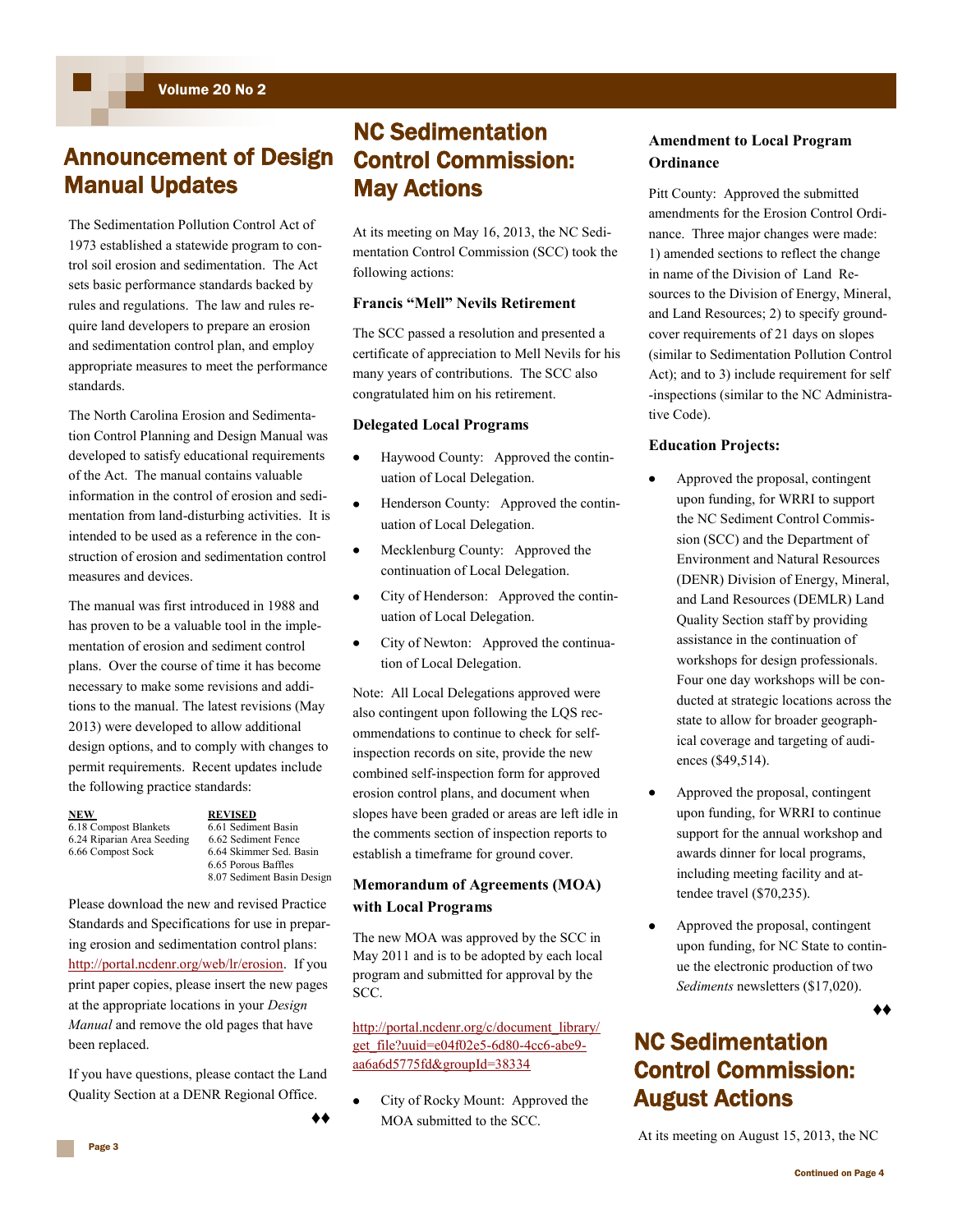Sedimentation Control Commission (SCC) took the following actions:

#### **Delegated Local Programs**

- Macon County: Approved the continuation of Local Delegation.
- Town of Highlands: Approved the continuation of Local Delegation.
- Town of Nags Head: Approved the continuation of Local Delegation.
- Town of Kitty Hawk: Approved the con- $\bullet$ tinuation of Local Delegation.
- Town of Kill Devil Hills: Approved the continuation of Local Delegation.
- Orange County: Approved the continuation of Local Delegation.
- Watauga County: Approved the continuation of Local Delegation.
- Avery County: Approved the continuation of Local Delegation and encouraged issuing a NOV on sites with offsite sediment.
- Town of Boone: Approved the continued review of the local program with the expectation of a report to be presented at the November SCC meeting.

Note: All Local Delegations approved were also contingent upon following the LQS recommendations to continue to check for selfinspection records on site, provide the new combined self-inspection form for approved erosion control plans, and document when slopes have been graded or areas are left idle in the comments section of inspection reports to establish a timeframe for ground cover.

## **Memorandum of Agreements (MOA) with Local Programs**

The new MOA was approved by the SCC in May 2011 and is to be adopted by each local program and submitted for approval by the SCC.

[http://portal.ncdenr.org/c/document\\_library/](http://portal.ncdenr.org/c/document_library/get_file?uuid=e04f02e5-6d80-4cc6-abe9-aa6a6d5775fd&groupId=38334) [get\\_file?uuid=e04f02e5-6d80-4cc6-abe9](http://portal.ncdenr.org/c/document_library/get_file?uuid=e04f02e5-6d80-4cc6-abe9-aa6a6d5775fd&groupId=38334) [aa6a6d5775fd&groupId=38334](http://portal.ncdenr.org/c/document_library/get_file?uuid=e04f02e5-6d80-4cc6-abe9-aa6a6d5775fd&groupId=38334)

Orange County: Approved the MOA submitted to the SCC.

- $\bullet$ Henderson County: Approved the MOA submitted to the SCC.
- The City of Archdale: Approved the MOA submitted to the SCC.
- The City of Jacksonville: Approved the MOA submitted to the SCC.
- The Town of Kill Devil Hills: Approved the MOA submitted to the SCC.

♦♦

## NC Sedimentation Control Commission: November Actions

At its meeting on November 7, 2013, the NC Sedimentation Control Commission (SCC) took the following actions:

#### **Thomas Gray Hauser, Jr. Retirement**

The SCC passed a resolution in appreciation to Gray Hauser for his many years of contributions.

#### **Request for Delegation of Local Program**

Approved request from Johnston County for a delegated program

#### **Delegated Local Programs**

- NC Department of Transportation (NCDOT): Approved the continued delegation of erosion and sedimentation plan approval. Issues noted and recommendations included: adequate and appropriate sediment control measures must be provided below graded slopes and fills; designs prepared by private engineering firms under contract to NCDOT , or as part of design-build contracts, should be subjected to a detailed and critical review by the Roadside Environmental Unit.
- Town of Wake Forest: Approved the continuation of Local Delegation.
- Village of Whispering Pines: Approved the continuation of Local Delegation.
- Town of Southern Pines: Approved the continuation of Local Delegation.
- $\bullet$ Town of Boone: Approved the continua-

## SCC 2014 Meeting Dates

10am, Ground Floor Hearing Room, Archdale Building

- $\bullet$ Thursday, February 20
- Thursday, May 15  $\bullet$
- Thursday, August 21  $\bullet$
- $\bullet$ Thursday, November 20

## New SCC Member

#### **Mr. Charles W. Hughes,**

**III**, was appointed by Governor Pat McCrory to fill the role of a representative of the Soil and Water Conservation Commission on the SCC. He became a member of the SCC in August 2013. He is the Supervisor of the Lenoir Soil and Water Conservation District.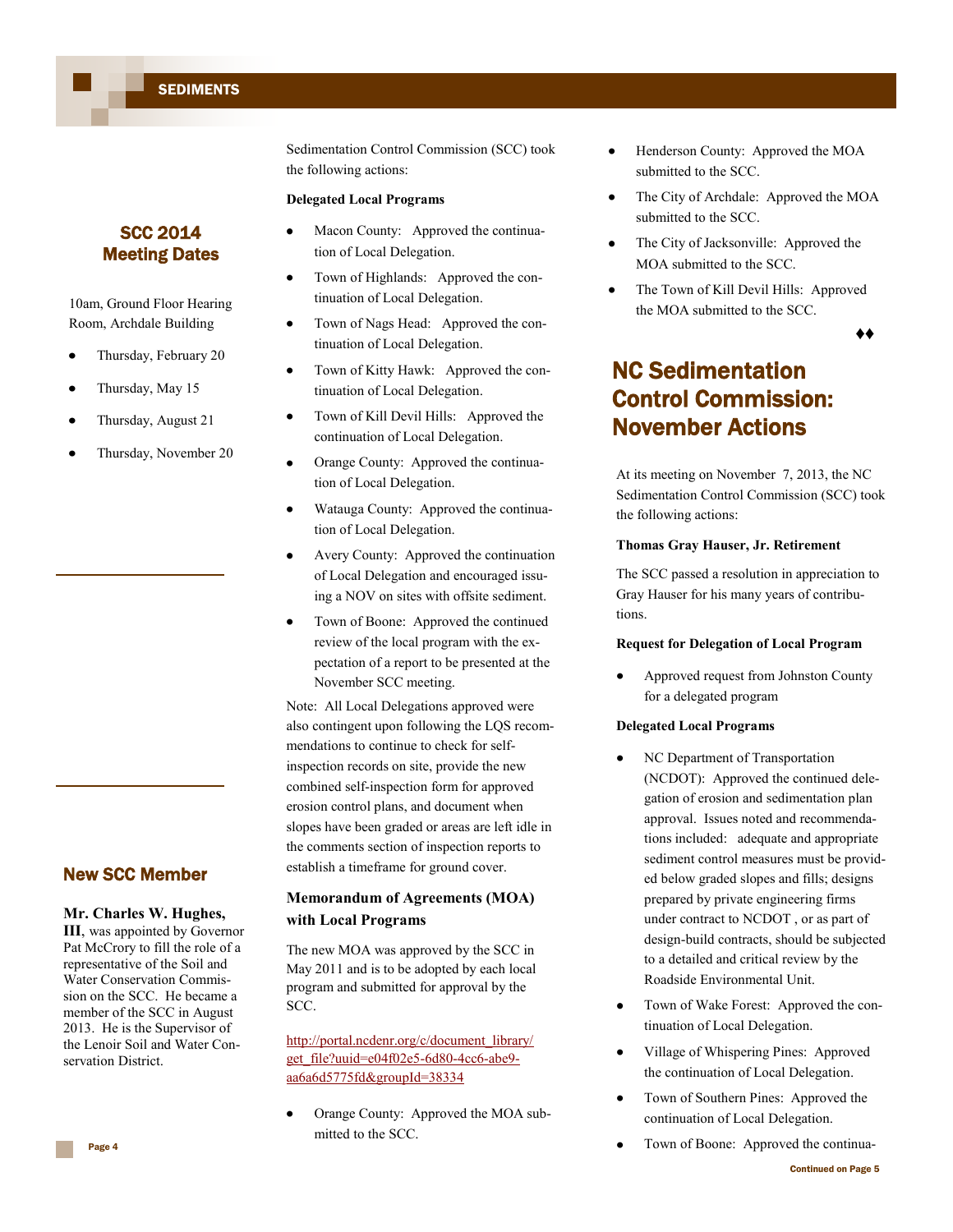## Volume 20 No 2

tion of Local Delegation contingent upon staff recommendations.

Town of Rocky Mount: Approved the continuation of Local Delegation contingent upon staff recommendations.

Note: All Local Delegations approved were also contingent upon following the LQS recommendations to continue to check for selfinspection records on site, provide the new combined self-inspection form for approved erosion control plans, and document when slopes have been graded or areas are left idle in the comments section of inspection reports to establish a timeframe for ground cover.

#### **Request by the Town of Columbus**

The SCC approved the Town of Columbus and Henderson County interlocal agreement regarding administration of soil erosion and sedimentation control. The Town requested temporary assistance from Henderson County to fulfill inspection requirements, due to a lack of staffing.

## **Memorandum of Agreements (MOA) with Local Programs**

The new MOA was approved by the SCC in May 2011 and is to be adopted by each local program and submitted for approval by the SCC.

## [http://portal.ncdenr.org/c/document\\_library/](http://portal.ncdenr.org/c/document_library/get_file?uuid=e04f02e5-6d80-4cc6-abe9-aa6a6d5775fd&groupId=38334) [get\\_file?uuid=e04f02e5-6d80-4cc6-abe9](http://portal.ncdenr.org/c/document_library/get_file?uuid=e04f02e5-6d80-4cc6-abe9-aa6a6d5775fd&groupId=38334) [aa6a6d5775fd&groupId=38334](http://portal.ncdenr.org/c/document_library/get_file?uuid=e04f02e5-6d80-4cc6-abe9-aa6a6d5775fd&groupId=38334)

Watauga County: Approved the MOA submitted to the SCC.

#### **SCC 2014 Meeting Dates**

10am, Ground Floor Hearing Room, Archdale Building

- Thursday, February 20
- Thursday, May 15
- Thursday, August 21
- Thursday, November 20

♦♦

## 2013 Legislative Updates

Some laws passed during the 2013 legislative session impact the Division of Energy, Mineral, and Land Resources.

- Senate Bill 76 includes a study portion, which allows the Mining and Energy Commission to investigate the possibility of a coordinated oil and gas permit. This process would include all aspects of the Oil and Gas operation, including the erosion and sedimentation control plan.
- Senate Bill 279 allows the Division and Local Programs to transfer permits to a successor in interests, without the consent of the original permit holder. The Division/Local Programs have no authority to change terms of the permit, but they are allowed to require a revised plan if necessary.
- House Bill 480 requires a fast track permit process for stormwater management systems.
- House Bill 74 includes the following requirements:

a. Increases the threshold for fiscal notes from \$500,000 to \$1,000,000.

b. Requires a periodic review of existing rules, including an automatic expiration for those not reviewed within 10 years.

c. Restricts cities and counties from enacting an ordinance that regulates a field that is also regulated by a state or federal statute enforced by an environmental agency.

d. Clarifies the authority of a local government under the SPCA.

e. Directs DENR and local governments to study their internal processes for review of applications and plans for approval. Findings will be reported to the Environmental Review Commission for recommended legislative changes.

#### ♦♦

## The North Carolina Sedimentation Control Commission

The Sedimentation Control Commission (SCC) was created to administer the Sedimentation Control Program pursuant to the NC Sedimentation Pollution Control Act of 1973 (SPCA). It is charged with adopting rules, setting standards, and providing guidance for implementation of the Act. The composition of the Commission is set by statute to encompass a broad range of perspectives and expertise in areas related to construction, industry, government, and natural resource conservation and quality. All members are appointed by the Governor and serve three year terms, except for the Director of the Water Resources Research Institute of the University of North Carolina, who serves as long as he remains Director. The chairman of the SCC is named by the Governor. The following is a list of current members with the organizations they represent:

> **Chair:** Robin K. Smith Burnsville Non-governmental Conservation

> **Commissioners:** Heather E. Jacobs Deck Washington Non-governmental Conservation

Tommy C. Anderson NC League of Municipalities NC Association of County Commissioners

> Joseph E. Glass Fayetteville Professional Engineers of NC

Kevin Martin Franklinton NC Environmental Management Commission

Rich McLaughlin Raleigh NC State University, Dept. of Soil Science

Charlotte A. Mitchell NC Mining and Energy Commission

> Randy Veltri Charlotte NC Public Utilities

Jonathan K. Bivens Goldsboro Carolinas Associated General Contractors

Susan N. White Raleigh Water Resources Research Institute of The University of North Carolina

Karla Hammer Knotts Pineville NC Homebuilders Association

Charles W. Hughes LaGrange NC Soil and Water Conservation Commission